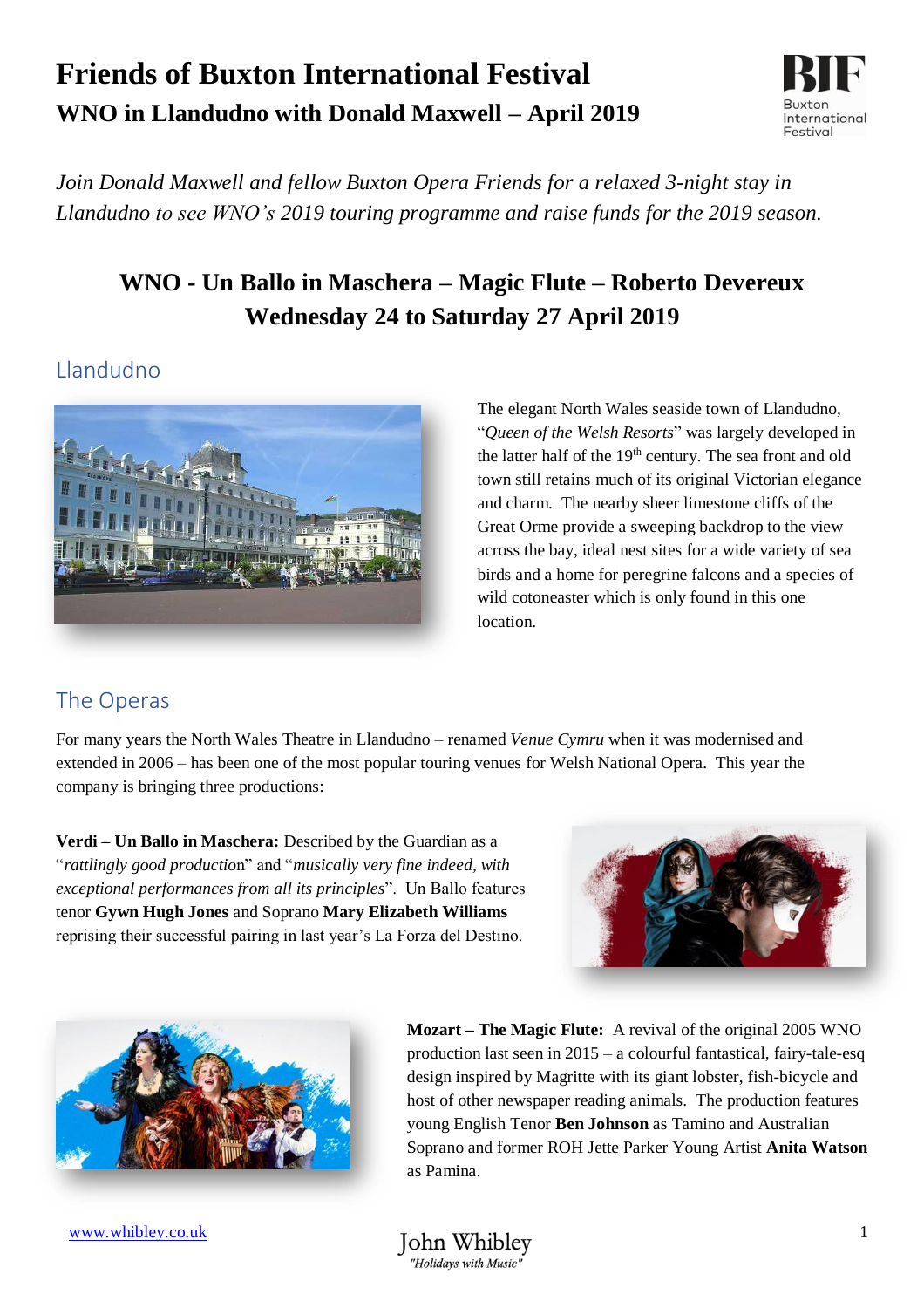# **Friends of Buxton International Festival WNO in Llandudno with Donald Maxwell – April 2019**





**Donizetti – Roberto Devereux:** You may recall the fizzingly triumphant production from the 2007 Buxton Festival. This WNO version is a revival of the 2013 show described as "*thrilling*" by the Guardian where "*The tale of Queen Elizabeth I's passion for her lover Robert, Earl of Essex, accused of treason and destined for the block, produced bel canto singing to honour composer and company alike*". Stunning Lebanese/Canadian Soprano **Joyce El-Khoury** stars as Queen Elizabeth alongside the effervescent **Barry Banks** as Roberto Devereux.

# Travel

Whilst you may prefer to make your own way to Llandudno, to make travelling easy and hassle-free you may like to join the comfortable coach specially arranged to travel directly from Buxton leaving at 11.00am on Wednesday 24<sup>th</sup>, arriving mid-afternoon at our hotel, the St George's Hotel, on Llandudno Sea Front, via further pick-ups at Manchester Airport and Chester en-route. If you do decide to drive there is limited "first-come-first-served" parking at the hotel (it can't be reserved in advance), with public car parks a short distance away.

#### Accommodation

The luxury 4\* St George's Hotel was built in 1854 and has hosted no fewer than 7 different prime ministers as well as being home to a series of 28 hand-painted panels commissioned from Chester artist Alfred Catherall in 1979.

# Holiday Programme

Our holiday starts in earnest with a relaxed dinner in the hotel at 5.00pm on the Wednesday, before setting off at around 6.45pm for a short 10-15 min walk along the sea front to our first Opera – **Un Ballo in Maschera** which starts at 7.30pm. Should anyone feel that the ½ mile level walk to and from the theatre is too much, the hotel is adept at helping with taxis.

On Thursday and Friday and Saturday mornings, breakfast at the hotel is served until 10.00am, enabling a leisurely start to days which are essentially free time with lunch independent, save for:

- **Pre-Opera Dinner in the hotel** at 5.00pm on Thursday and Friday
- On Thursday morning, we will join the North Wales Friends of WNO for an **informal concert** for an hour at 11.00am in Holy Trinity church hall just around the corner from the hotel. Members of the WNO chorus will entertain with opera excerpts over coffee.
- On Friday morning, we have booked a vintage bus for a **tour of the Great Orme**  via Marine Drive – a four-mile trip lasting around an hour, enabling stunning views of Llandudno bay and Great Orme itself from the warmth and comfort of a characterful seat. On a clear day, you can see as far as the Isle of Man, Blackpool and the Lake District.